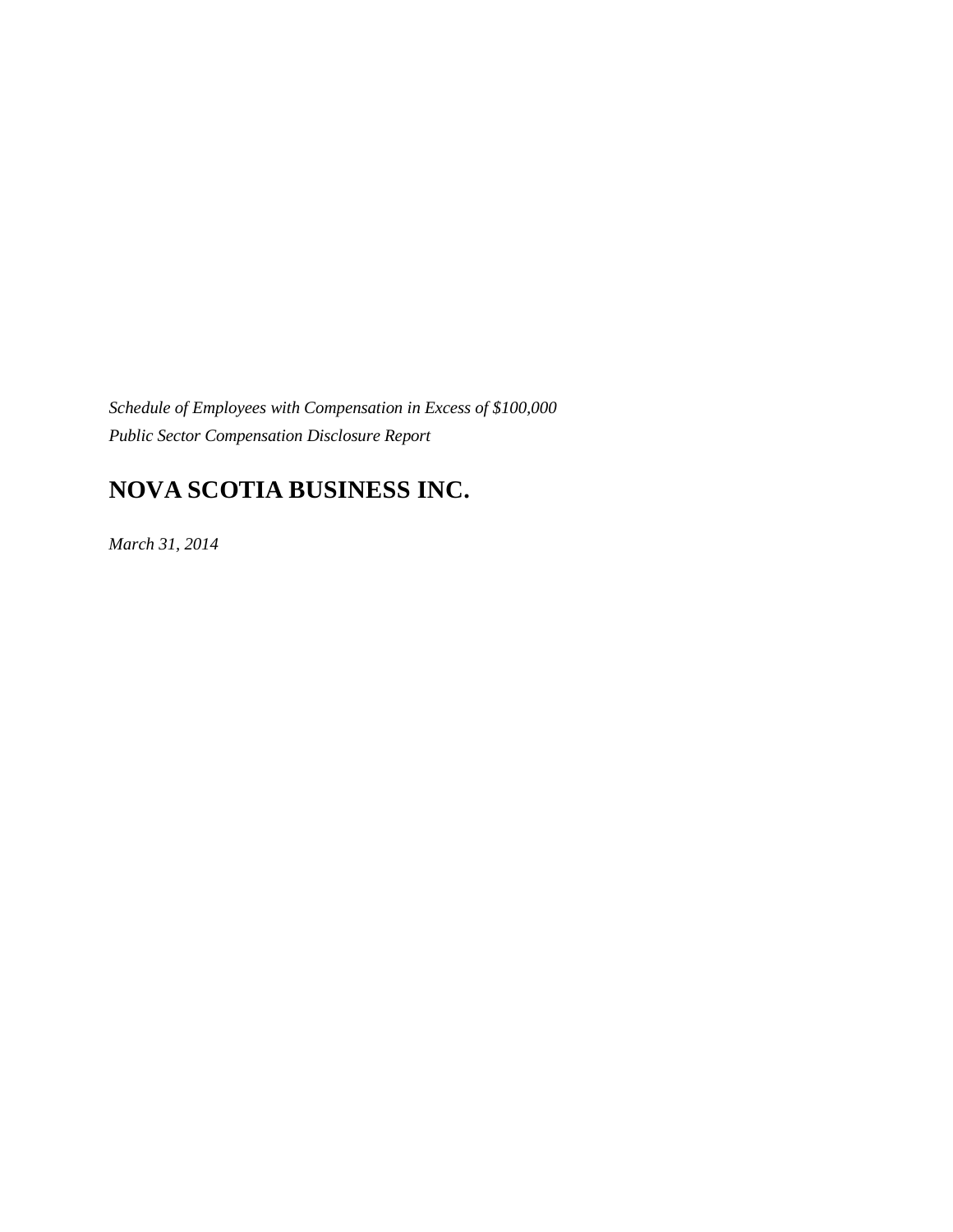### **INDEPENDENT AUDITOR'S REPORT**

Deloitte LLP Purdy's Wharf Tower II 1969 Upper Water Street Suite 1500 Halifax NS B3J 3R7 Canada

Tel: 902-422-8541 Fax: 902-423-5820 www.deloitte.ca

To the Board of Directors of Nova Scotia Business Inc.

We have audited the accompanying Public Sector Compensation Disclosure Report of Nova Scotia Business Inc. for the year ended March 31, 2014 (the "Schedule"). The Schedule has been prepared by management based on the Public Sector Compensation Disclosure Act, Bill no. 115.

### **Management's Responsibility for the Schedule**

Management is responsible for the preparation of the Schedule in accordance with the Public Sector Compensation Disclosure Act, Bill no. 115, and for such internal control as management determines is necessary to enable the preparation of the Schedule that is free from material misstatement, whether due to fraud or error.

### **Auditor's Responsibility**

Our responsibility is to express an opinion on the Schedule based on our audit. We conducted our audit in accordance with Canadian generally accepted auditing standards. Those standards require that we comply with ethical requirements and plan and perform the audit to obtain reasonable assurance about whether the Schedule is free from material misstatement.

An audit involves performing procedures to obtain audit evidence about the amounts and disclosures in the Schedule. The procedures selected depend on the auditor's judgment, including the assessment of the risks of material misstatement of the Schedule, whether due to fraud or error. In making those risk assessments, the auditor considers internal control relevant to the entity's preparation of the Schedule in order to design audit procedures that are appropriate in the circumstances, but not for the purpose of expressing an opinion on the effectiveness of the entity's internal control. An audit also includes evaluating the appropriateness of accounting policies used and the reasonableness of accounting estimates made by management, as well as evaluating the overall presentation of the Schedule.

We believe that the audit evidence we have obtained is sufficient and appropriate to provide a basis for our audit opinion.

#### **Opinion**

In our opinion, the financial information in the Public Sector Compensation Disclosure Report of Nova Scotia Business Inc. for the year ended March 31, 2014, is prepared, in all material respects, in accordance with the Public Sector Compensation Disclosure Act, Bill no. 115.

#### **Basis of Accounting**

Without modifying our opinion, we draw attention to Note 1 to the schedule, which describes the basis of accounting. The schedule is prepared to meet the requirements of the Public Sector Compensation Disclosure Act dated December 10, 2010. As a result, the schedule may not be suitable for another purpose.

Deboutte LLP

Chartered Accountants Halifax, Nova Scotia July 29, 2014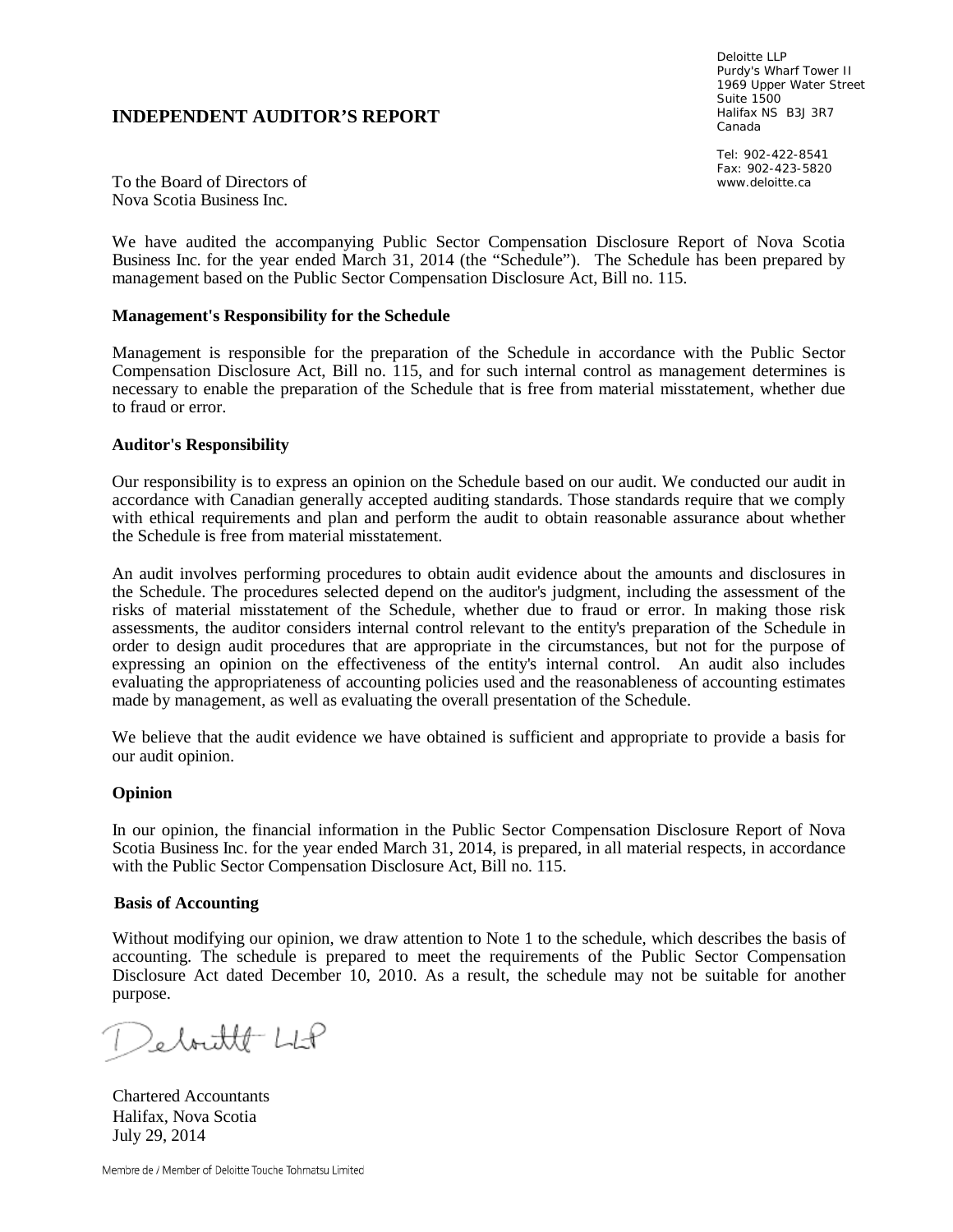## **NOVA SCOTIA BUSINESS INC. Table of Contents March 31, 2014**

## Page

| Schedule of Employees with Compensation in excess of \$100,000             |  |
|----------------------------------------------------------------------------|--|
| Note to the Schedule of Employees with Compensation in excess of \$100,000 |  |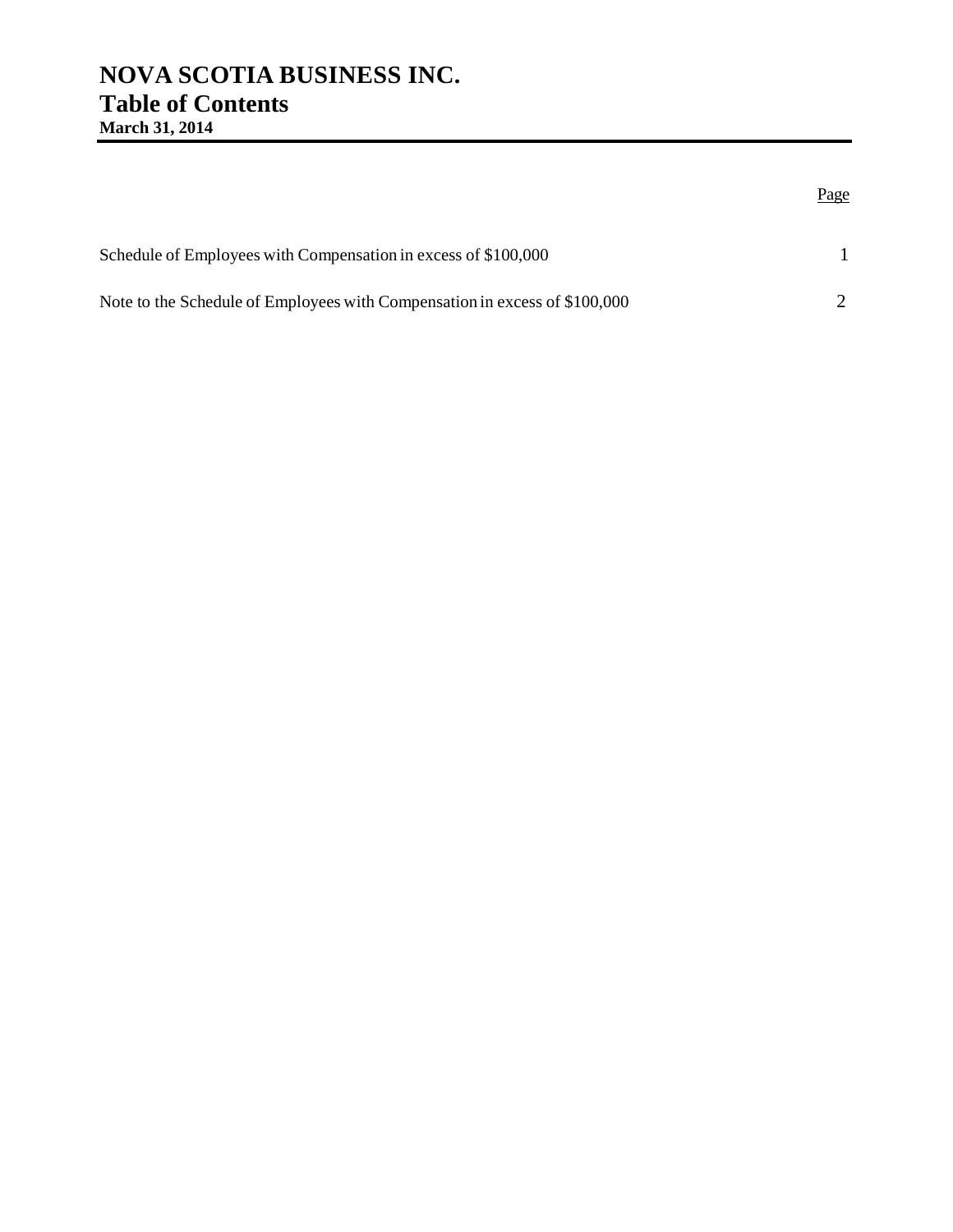# **NOVA SCOTIA BUSINESS INC. Schedule of Employees with Compensation in excess of \$100,000 As at March 31, 2014**

**(in thousands of dollars)**

| <b>Name</b>            | <b>Total compensation</b><br>April 1, 2013 to<br><b>March 31, 2014</b> |
|------------------------|------------------------------------------------------------------------|
|                        |                                                                        |
| Peter MacAskill        | \$<br>137                                                              |
| Peter MacNeil          | 129                                                                    |
| Jennifer Chiasson      | 126                                                                    |
| <b>Robert McMurray</b> | 113                                                                    |
| <b>Ronald Smith</b>    | 112                                                                    |
| Joanna Facey           | 111                                                                    |
| Stephen Lund           | 110                                                                    |
| John Ludovice          | 109                                                                    |
| Glenda Lindsay         | 109                                                                    |
| <b>Todd Coombs</b>     | 107                                                                    |
| Shawn Hirtle           | 106                                                                    |
| <b>Beth Girard</b>     | 104                                                                    |
| <b>Gerald Lawson</b>   | 104                                                                    |
| Jean-Paul Robicheau    | 104                                                                    |
| Lynda Arsenault        | 103                                                                    |
| Ferdinand Makani       | 102                                                                    |
| <b>Harvey Doane</b>    | 101                                                                    |
| Rhonda MacDougall      | 100                                                                    |